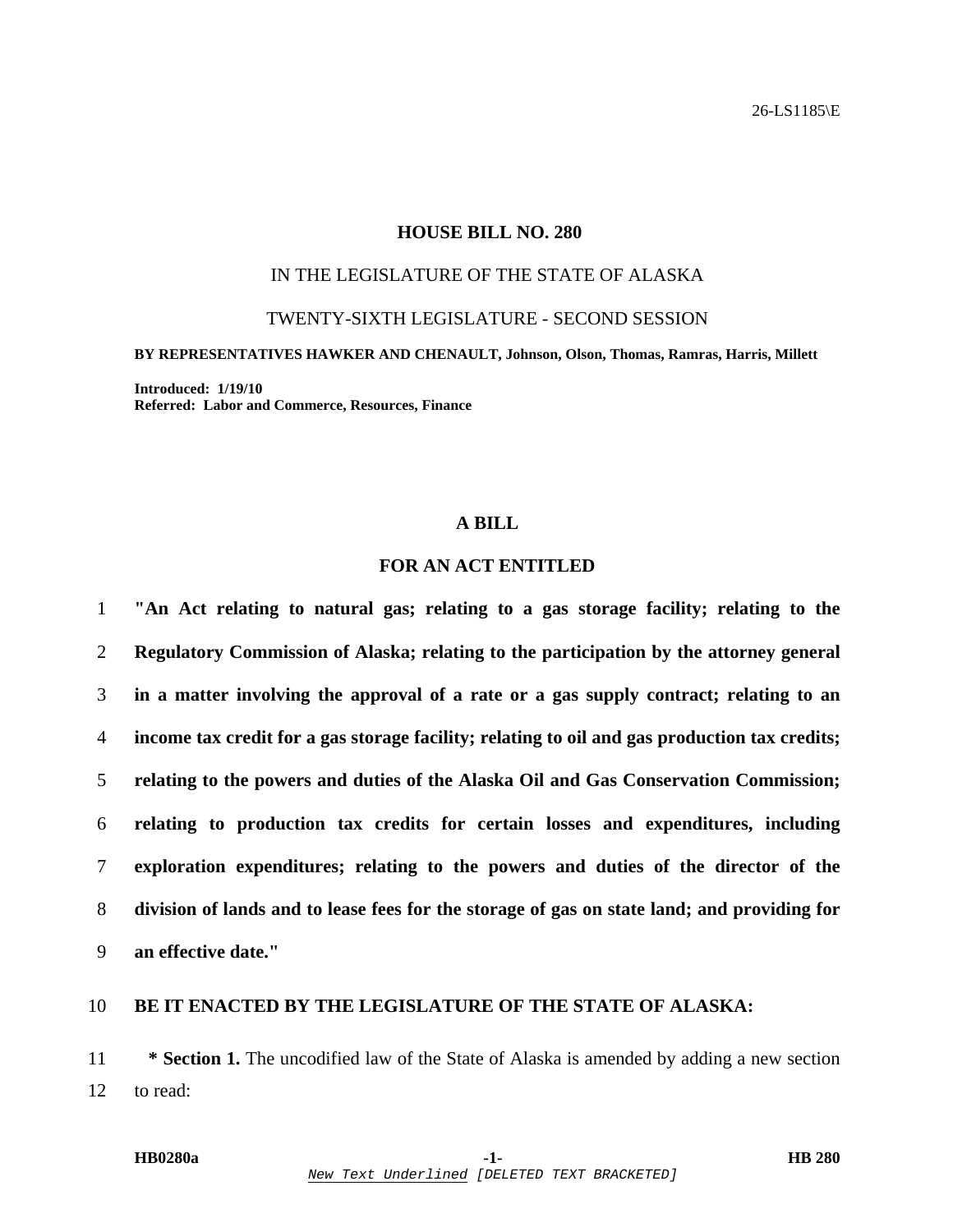1 SHORT TITLE. This Act may be known as the Cook Inlet Recovery Act.

2 **\* Sec. 2.** AS 31.05 is amended by adding a new section to read:

3 **Sec. 31.05.032. Certification of gas storage capacity.** (a) The commission 4 shall certify the working gas storage capacity in a gas storage facility for which a 5 person may claim a credit under AS 43.20.046 within six months after receiving an 6 application for certification. The commission shall issue a certificate to the owner of 7 the gas storage facility that states the certified capacity to the nearest 1,000,000,000 8 cubic feet that is expected to be in place before December 31, 2015, and shall submit a 9 copy of the certificate to the commissioner of revenue.

10 (b) The owner of a gas storage facility shall apply to the commission for the 11 capacity certification in (a) of this section on a form prescribed by the commission. 12 The application must be filed at least six months before the commencement of 13 commercial operations.

14 (c) The owner of a gas storage facility shall report the maximum working gas 15 storage capacity for a gas storage facility on a form prescribed by the commission. The 16 report shall be filed within six months after the earlier of the date that the gas storage 17 facility ceases commercial operations or December 31, 2015. After receiving the 18 report, the commission shall certify the working gas storage capacity of the gas 19 storage facility as of the earlier of the date the gas processing facility ceased 20 commercial operations or December 31, 2015. The commission shall issue a certificate 21 to the owner of the gas storage facility and a copy of the certificate to the 22 commissioner of revenue that states the capacity of the gas storage rounded to the 23 nearest 1,000,000,000 cubic feet as of the earlier of the date the gas storage facility 24 ceased commercial operations or December 31, 2015.

25 (d) In this section,

26 (1) "ceases commercial operations" means a gas storage facility neither 27 injects nor withdraws an average of more than 1,000,000 cubic feet of gas a day, 28 determined on a calendar year basis;

29 (2) "commencement of commercial operations" means the first 30 injection of non-native gas into the gas storage facility for purposes other than testing;

31 (3) "cushion gas" means native and non-native gas that is needed to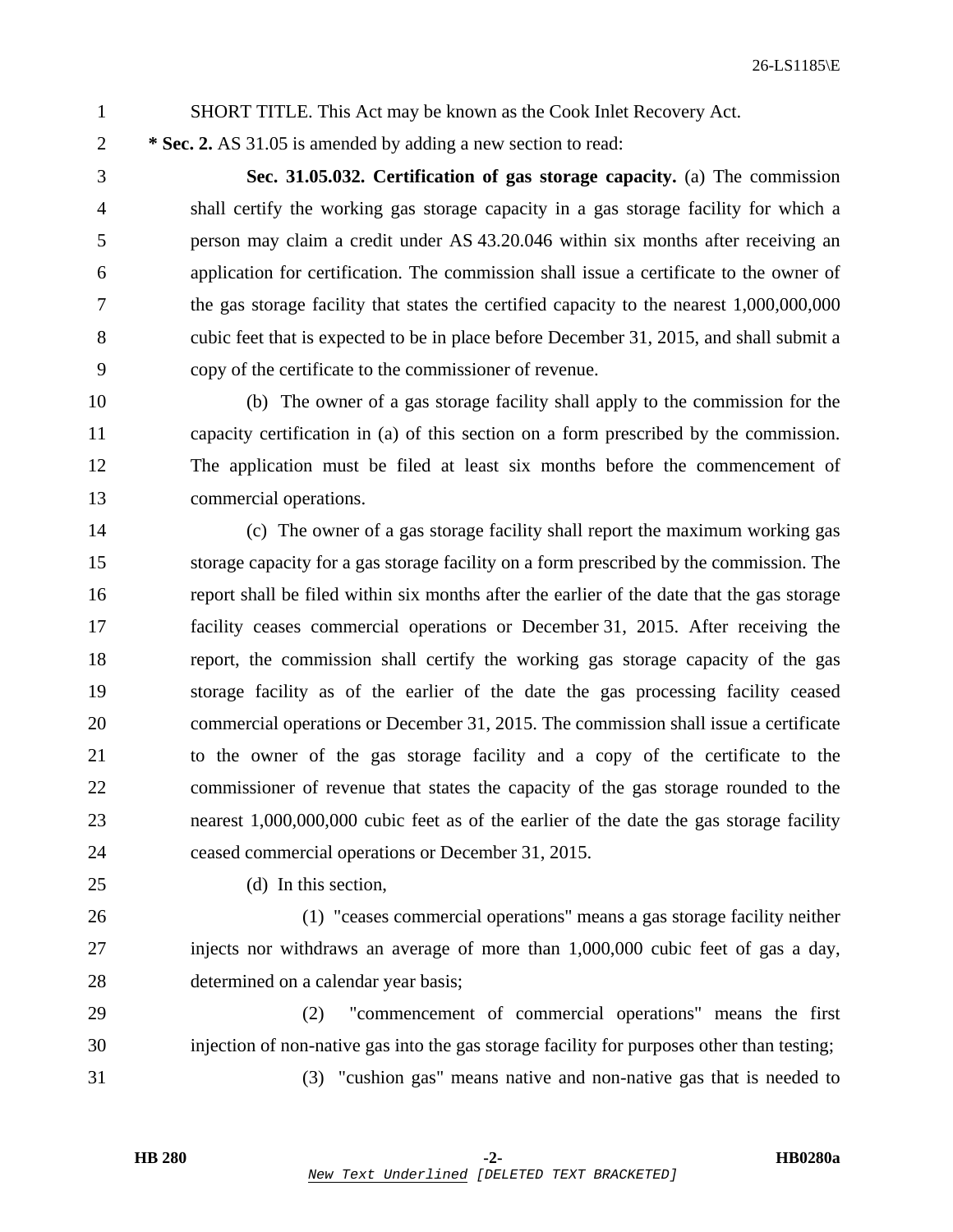| 1              | pressurize the gas storage facility and that allows the gas storage facility to function; |
|----------------|-------------------------------------------------------------------------------------------|
| $\overline{2}$ | (4) "gas storage facility" means a tank, depleted reservoir, injection                    |
| 3              | well for gas storage permitted under AS 31.05, or other structure in the state with a     |
| 4              | minimum capacity of 1,000,000,000 cubic feet of gas other than cushion gas, that is       |
| 5              | used at least in part for the storage of gas on behalf of a utility regulated under       |
| 6              | AS 42.05.141 and designated for sale and delivery in the state;                           |
| 7              | (5) "native gas" means gas in a gas storage facility before any non-                      |
| 8              | native gas is injected;                                                                   |
| 9              | (6) "non-native gas" means gas that is produced elsewhere and injected                    |
| 10             | into a gas storage facility;                                                              |
| 11             | (7) "working gas storage capacity" means the maximum volume of gas                        |
| 12             | the gas storage facility may safely contain without waste in addition to the volume of    |
| 13             | cushion gas.                                                                              |
| 14             | * Sec. 3. AS 38.05.035(a) is amended to read:                                             |
| 15             | (a) The director shall                                                                    |
| 16             | have general charge and supervision of the division and may<br>(1)                        |
| 17             | exercise the powers specifically delegated to the director; the director may employ and   |
| 18             | fix the compensation of assistants and employees necessary for the operations of the      |
| 19             | division; the director is the certifying officer of the division, with the consent of the |
| 20             | commissioner, and may approve vouchers for disbursements of money appropriated to         |
| 21             | the division;                                                                             |
| 22             | manage, inspect, and control state land and improvements on it<br>(2)                     |
| 23             | belonging to the state and under the jurisdiction of the division;                        |
| 24             | execute laws, rules, regulations, and orders adopted by the<br>(3)                        |
| 25             | commissioner;                                                                             |
| 26             | (4) prescribe application procedures and practices for the sale, lease, or                |
| 27             | other disposition of available land, resources, property, or interest in them;            |
| 28             | prescribe fees or service charges, with the consent of the<br>(5)                         |
| 29             | commissioner, for any public service rendered;                                            |
| 30             | under the conditions and limitations imposed by law and the<br>(6)                        |
| 31             | commissioner, issue deeds, leases, or other conveyances disposing of available land,      |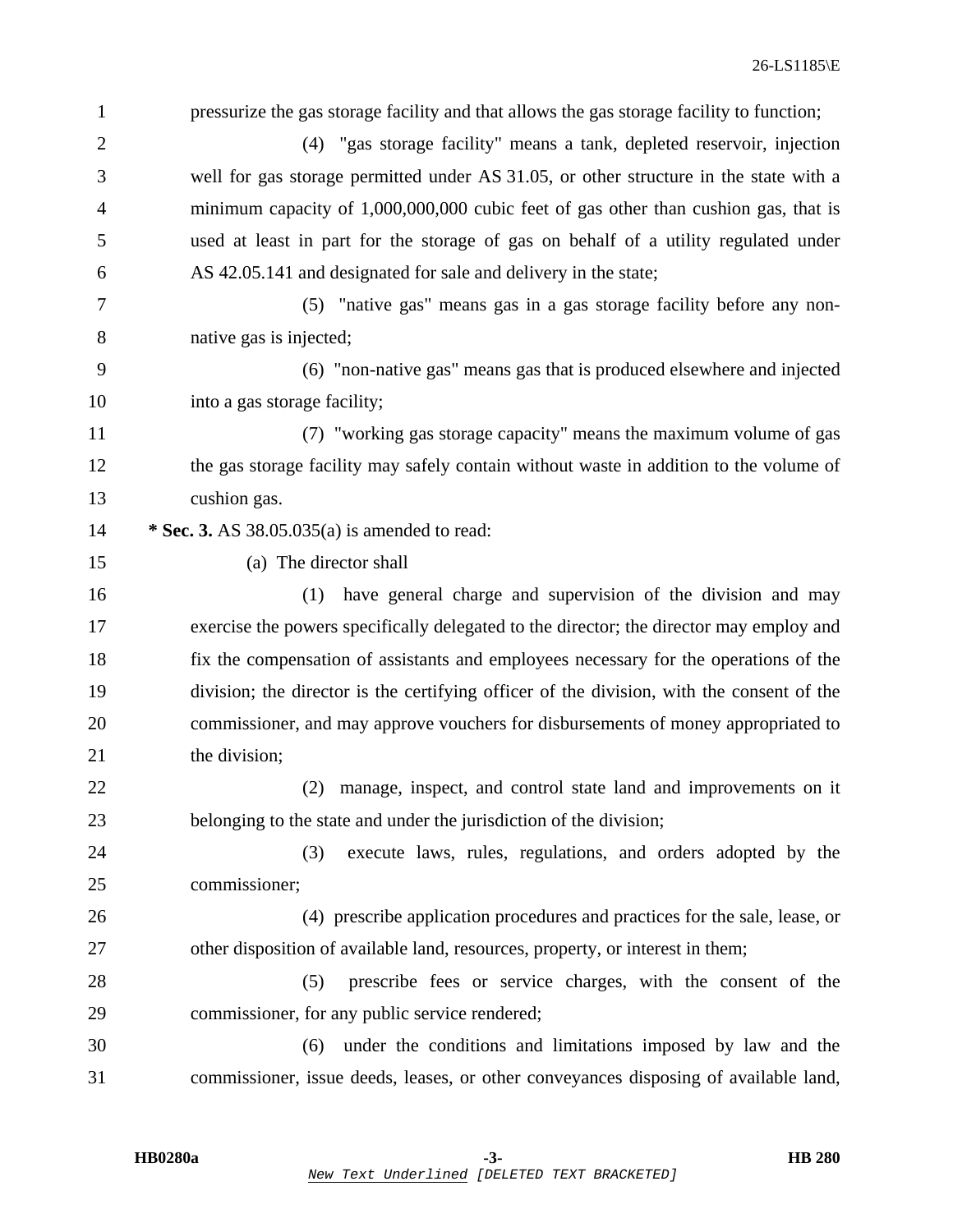1 resources, property, or any interests in them;

2 (7) have jurisdiction over state land, except that land acquired by the 3 Alaska World War II Veterans Board and the Agricultural Loan Board or the 4 departments or agencies succeeding to their respective functions through foreclosure 5 or default; to this end, the director possesses the powers and, with the approval of the 6 commissioner, shall perform the duties necessary to protect the state's rights and 7 interest in state land, including the taking of all necessary action to protect and enforce 8 the state's contractual or other property rights;

9 (8) maintain the records the commissioner considers necessary, 10 administer oaths, and do all things incidental to the authority imposed; the following 11 records and files shall be kept confidential upon request of the person supplying the 12 information:

13 (A) the name of the person nominating or applying for the sale, 14 lease, or other disposal of land by competitive bidding;

15 (B) before the announced time of opening, the names of the 16 bidders and the amounts of the bids;

17 (C) all geological, geophysical, and engineering data supplied, 18 whether or not concerned with the extraction or development of natural 19 resources;

20 (D) except as provided in AS 38.05.036, cost data and financial 21 information submitted in support of applications, bonds, leases, and similar 22 items;

23 (E) applications for rights-of-way or easements;

24 (F) requests for information or applications by public agencies 25 for land that is being considered for use for a public purpose;

26 (9) account for the fees, licenses, taxes, or other money received in the 27 administration of this chapter including the sale or leasing of land, identify their 28 source, and promptly transmit them to the proper fiscal department after crediting 29 them to the proper fund; receipts from land application filing fees and charges for 30 copies of maps and records shall be deposited immediately in the general fund of the 31 state by the director;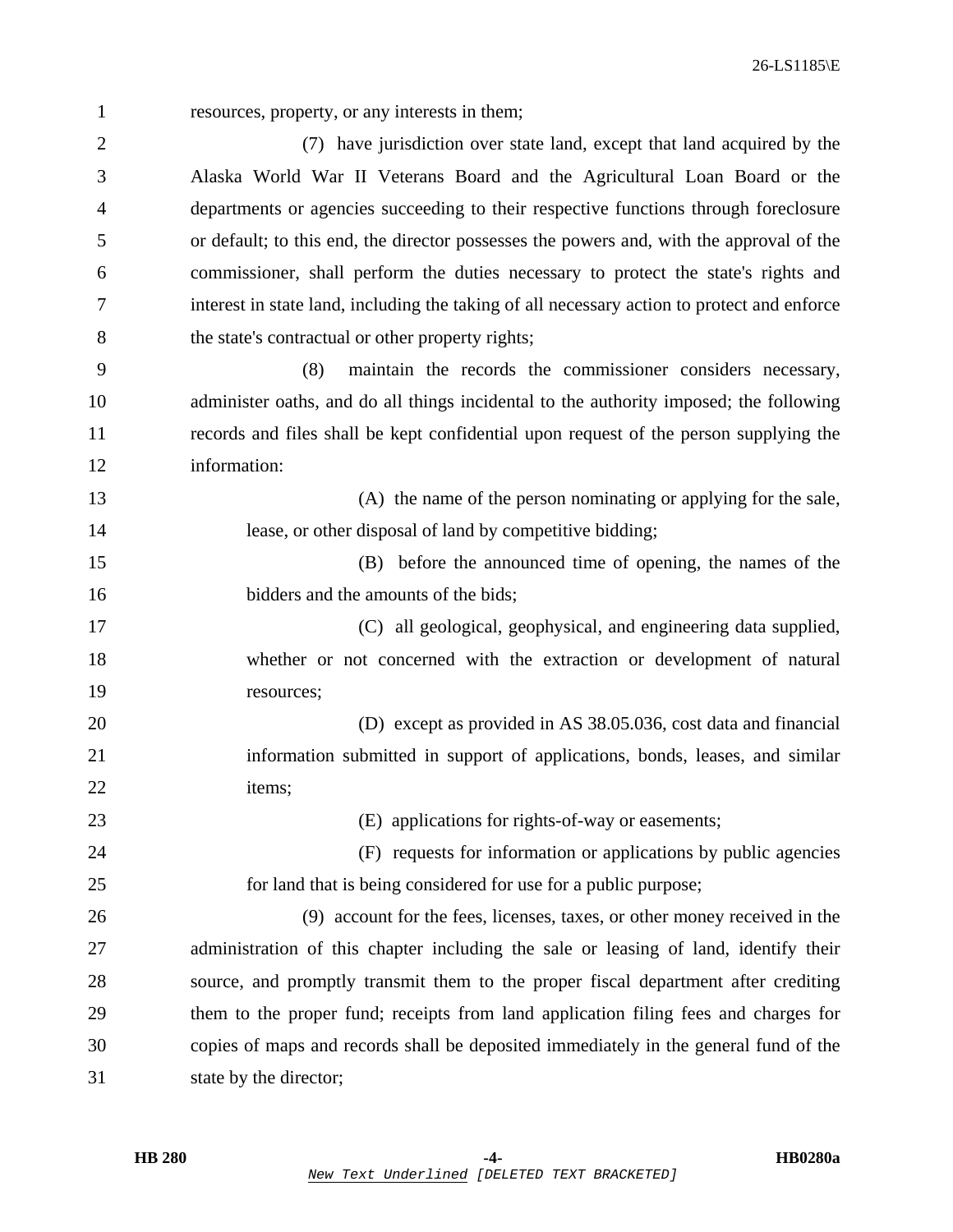1 (10) select and employ or obtain at reasonable compensation cadastral, 2 appraisal, or other professional personnel the director considers necessary for the 3 proper operation of the division;

4 (11) be the certifying agent of the state to select, accept, and secure by 5 whatever action is necessary in the name of the state, by deed, sale, gift, devise, 6 judgment, operation of law, or other means any land, of whatever nature or interest, 7 available to the state; and be the certifying agent of the state, to select, accept, or 8 secure by whatever action is necessary in the name of the state any land, or title or 9 interest to land available, granted, or subject to being transferred to the state for any 10 purpose;

11 (12) on request, furnish records, files, and other information related to 12 the administration of AS 38.05.180 to the Department of Revenue for use in 13 forecasting state revenue under or administering AS 43.55, whether or not those 14 records, files, and other information are required to be kept confidential under (8) of 15 this subsection; in the case of records, files, or other information required to be kept 16 confidential under (8) of this subsection, the Department of Revenue shall maintain 17 the confidentiality that the Department of Natural Resources is required to extend to 18 records, files, and other information under (8) of this subsection**;**

**(13) give priority to and expedite the processing of an application for a lease or assignment of a lease of state land for development and operation of a gas storage facility, for a right-of-way to a gas storage facility, for a change to a participating area, and for a permit necessary for the operation of a gas storage facility; in this paragraph, "gas storage facility" has the meaning given in AS 31.05.032**.

25 **\* Sec. 4.** AS 38.05 is amended by adding a new section to read:

26 **Sec. 38.05.099. Exemption from rental payments for a gas storage facility.**  27 (a) A person using state land leased under AS 38.05.070 - 38.05.105 for a gas storage 28 facility is exempt from storage fees or rental payments authorized under 29 AS 38.05.180(u) on that land for the first calendar year of commercial operation of the 30 gas storage facility and for each of the nine calendar years immediately following the 31 first year of commercial operations; however, if the gas storage facility ceases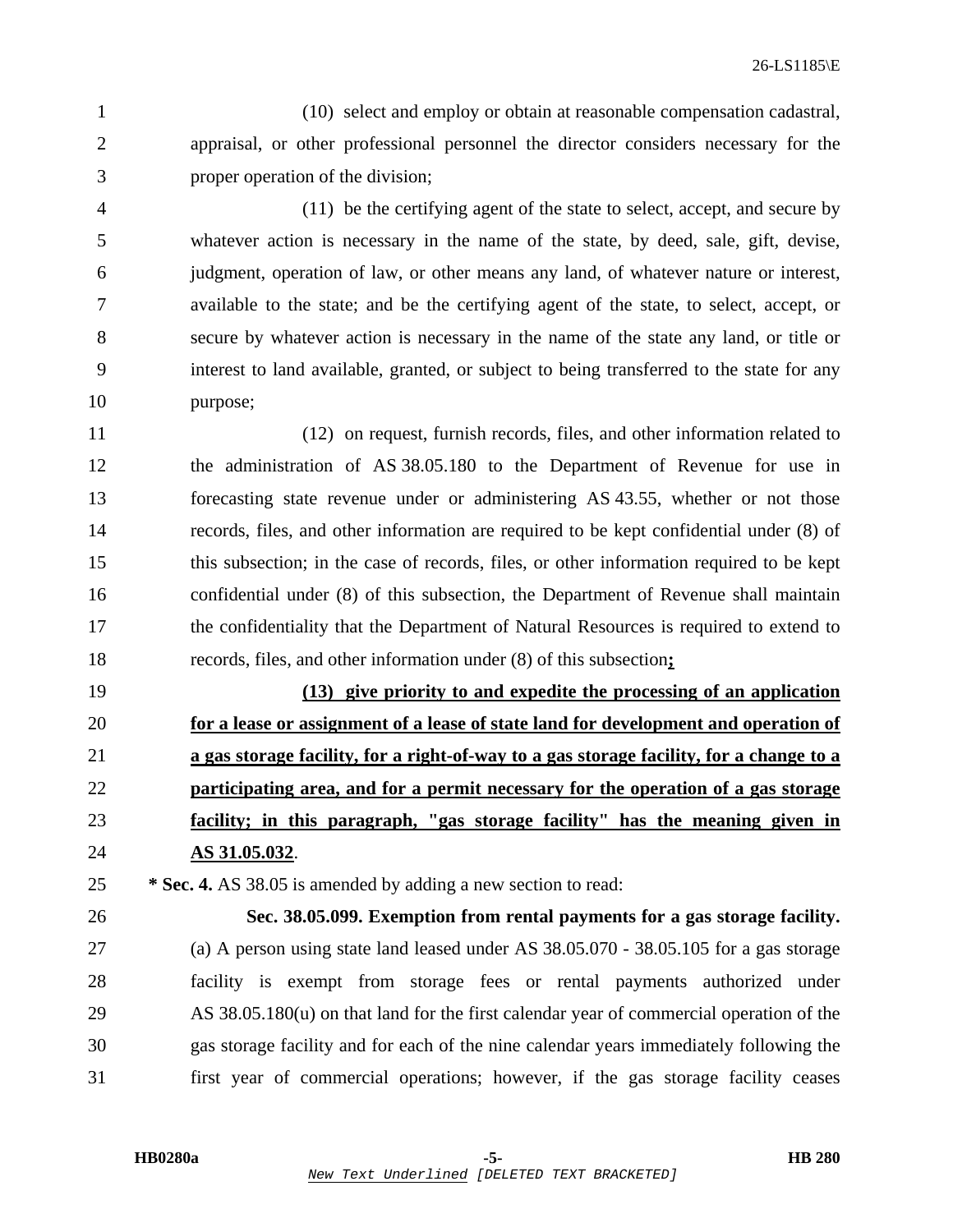1 commercial operations during the eight calendar year period immediately following 2 the first year of commercial operations, the state land is no longer exempt from storage 3 fees or rental payments after the calendar year in which the gas storage facility ceases 4 commercial operations.

5 (b) In this section, "ceases commercial operations" and "gas storage facility" 6 have the meanings given in AS 31.05.032.

7 **\* Sec. 5.** AS 38.05.180(u) is amended to read:

8 (u) To avoid waste**,** [OR] to promote conservation of natural resources**, or to store gas designated for sale or delivery in the state and regulated under AS 42.05**, the commissioner may authorize the subsurface storage of oil or gas**,** 11 whether or not produced from state land, in land leased or subject to lease under this 12 section. This authorization may provide for the payment of a storage fee or rental on 13 the stored oil or gas, or, instead of the fee or rental, for a royalty other than that 14 prescribed in the lease when the stored oil or gas is produced in conjunction with oil or 15 gas not previously produced**, except that a storage fee or rental fee on gas owned by a utility regulated under AS 42.05 and injected, stored, or withdrawn from a gas storage facility and designated for sale or delivery in the state may not be required for the first calendar year of commercial operation of the gas storage facility and for the nine calendar years immediately following the first year of commercial operations; however, if the gas storage facility ceases commercial operations during the eight calendar year period immediately following the first year of commercial operations, the gas is no longer exempt from a storage fee or rental fee after the calendar year in which the gas storage facility ceases commercial operations.** A lease on which storage is so authorized shall be extended 25 at least for the period of storage and so long thereafter as oil or gas not previously 26 produced is produced in paying quantities. **Gas withdrawn from a gas storage facility is considered to be non-native gas and is not considered to be produced and subject to royalty until all non-native gas injected into the gas storage facility has been withdrawn from the gas storage facility. In this subsection, "ceases commercial operations," "gas storage facility," and "non-native gas" have the meanings given in AS 31.05.032.**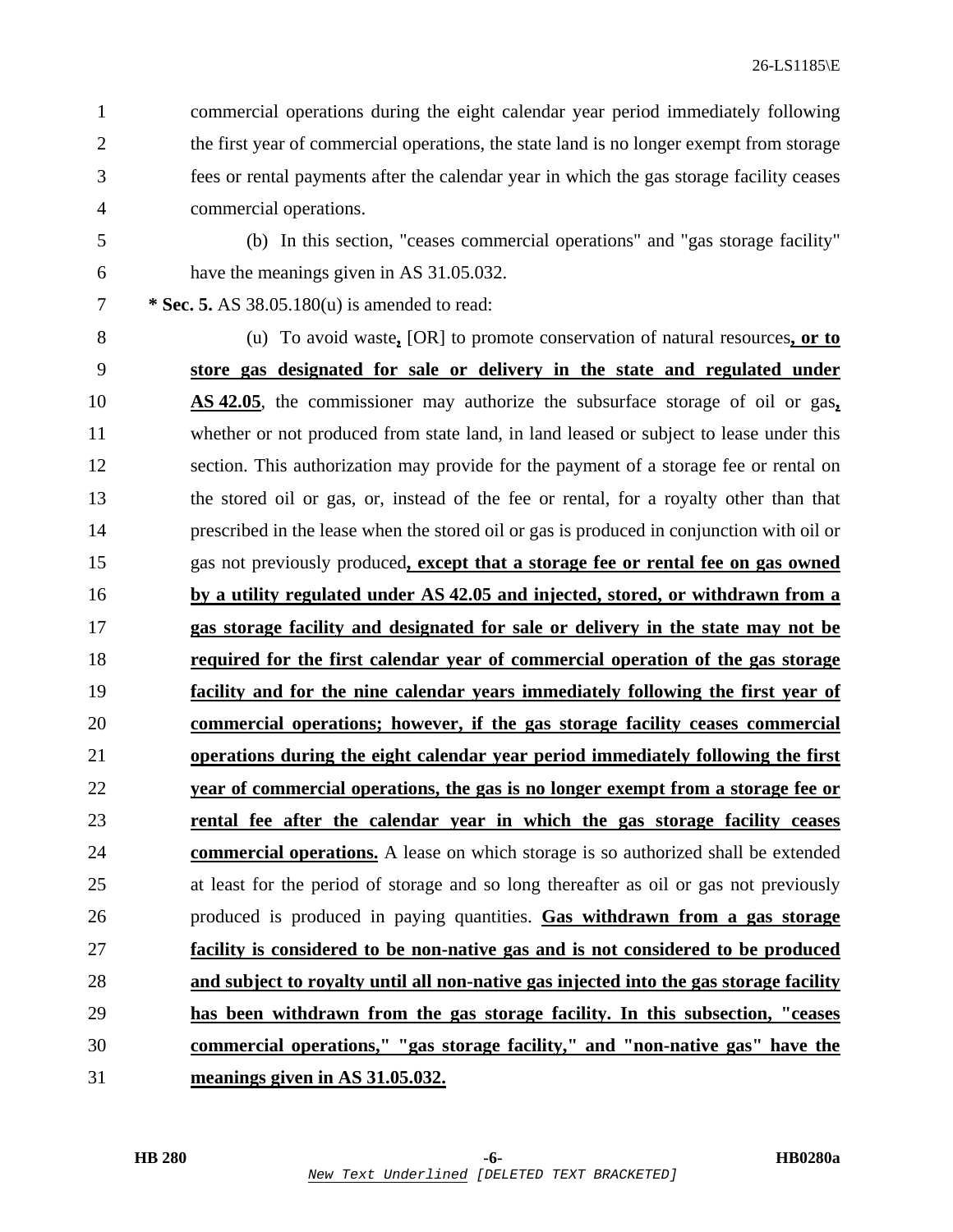| $\mathbf{1}$   | * Sec. 6. AS 42.05.141 is amended by adding a new subsection to read:                     |
|----------------|-------------------------------------------------------------------------------------------|
| $\mathfrak{2}$ | (d) When considering whether the approval of a gas supply contract proposed               |
| 3              | by a utility to provide a reliable supply of gas for a reasonable price is in the public  |
| 4              | interest, the commission shall                                                            |
| 5              | (1) recognize the public benefits from allowing a utility to negotiate                    |
| 6              | different pricing mechanisms with different gas suppliers and to maintain a diversified   |
| 7              | portfolio of gas supply contracts to protect customers from the risks of inadequate       |
| $8\,$          | supply or excessive cost that may arise from a single pricing mechanism; and              |
| 9              | (2) consider whether a utility could meet its responsibility to the public                |
| 10             | in a timely manner and without undue risk to the public if the commission fails to        |
| 11             | approve a rate or a gas supply contract proposed by the utility.                          |
| 12             | * Sec. 7. AS 42.05.381 is amended by adding a new subsection to read:                     |
| 13             | (k) In determining the just and reasonable rate for a utility for which the cost          |
| 14             | of gas storage is a factor in determining the rate, the cost of gas storage shall reflect |
| 15             | the reduction in cost attributable to storage fees and rental payments exempted under     |
| 16             | AS 38.05.099(a) and the value of tax credits taken under AS 43.20.046 for the gas         |
| 17             | storage facility. In this subsection, "gas storage facility" has the meaning given in     |
| 18             | AS 31.05.032.                                                                             |
| 19             | * Sec. 8. AS 43.05.230 is amended by adding a new subsection to read:                     |
| 20             | Information described in this subsection that relates to the tax credit in<br>(i)         |
| 21             | AS 43.20.046 is public information and may be furnished to the Regulatory                 |
| 22             | Commission of Alaska by the commissioner upon request. The commissioner shall             |
| 23             | disclose                                                                                  |
| 24             | (1) the name of each person claiming a credit and the amount of credit                    |
| 25             | issued to that person under AS 43.20.046;                                                 |
| 26             | (2) the amount of credit shown on a transferable tax credit certificate                   |
| 27             | and the name of the person to whom the tax credit certificate is transferred; and         |
| 28             | (3) the name of each person selling an unused credit to the department                    |
| 29             | under AS 43.20.046 and the amount paid to that person by the department.                  |
| 30             | * Sec. 9. AS 43.20 is amended by adding a new section to article 1 to read:               |
| 31             | Sec. 43.20.046. Gas storage facility tax credit. (a) A person that is an owner            |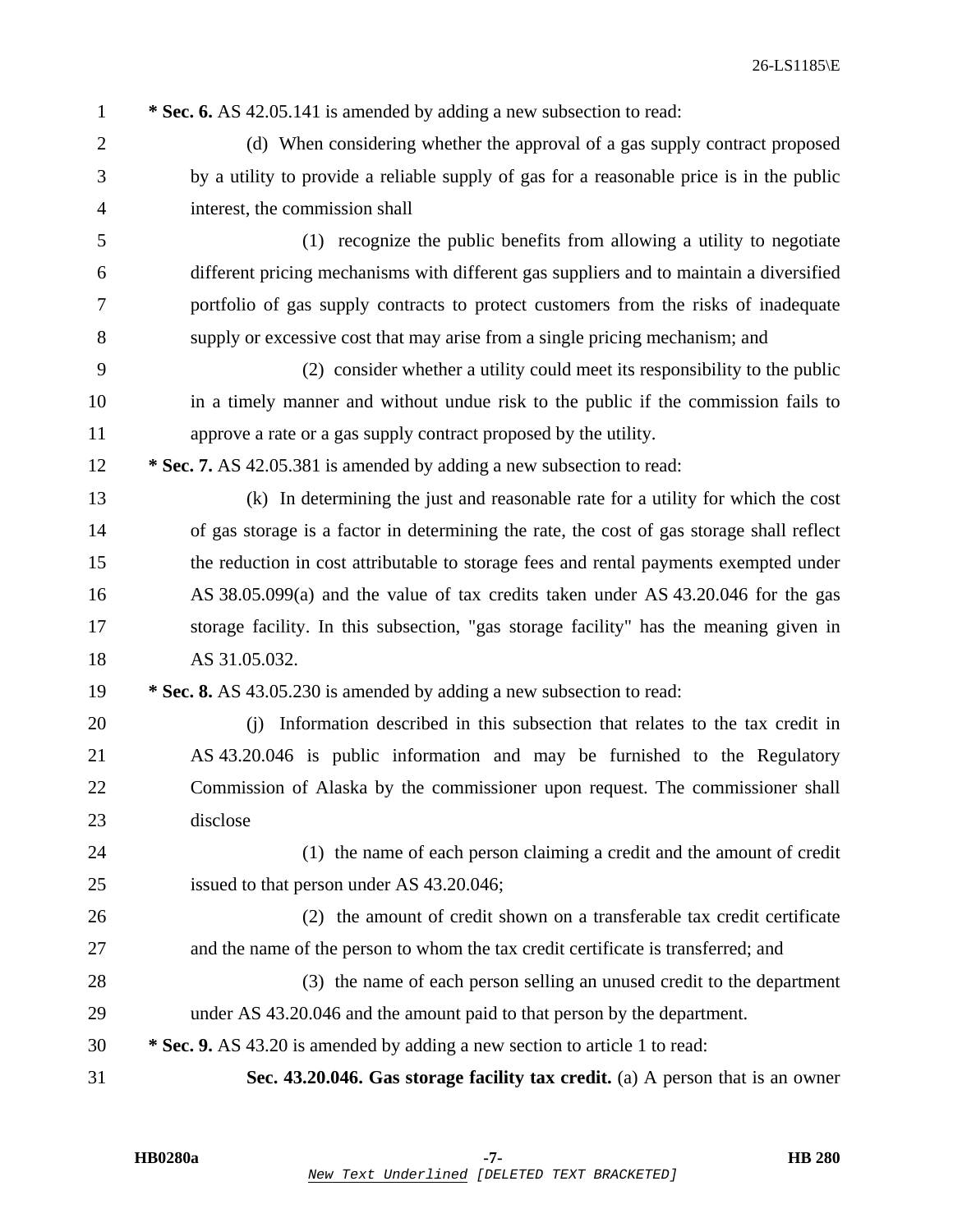1 of a gas storage facility for which the commencement of commercial operations is 2 after December 31, 2010, and before January 1, 2016, may apply, as a credit against 3 the tax liability that may be imposed on the person under this chapter an amount equal 4 to \$1.50 for each 1,000 cubic feet of working gas storage capacity less any amount of 5 the credit under this section taken in earlier tax years. The total amount of the credit 6 that may be applied for a single gas storage facility under this section may not exceed 7 \$30,000,000. The credit is subject to the terms and conditions of this section and is in 8 addition to any other credit authorized to the person by this chapter.

9 (b) The person claiming the credit has the burden of demonstrating 10 compliance with the requirements of this section and the amount of the credit being 11 claimed. To claim the credit, the person shall submit, on a form prescribed by the 12 department, the volume of a gas storage facility that is the basis for the credit, the date 13 that the gas storage facility commences commercial operation, and other information 14 required by the department. A person

15 (1) required to file a return under this chapter shall submit the form 16 claiming the credit with the taxpayer's return;

17 (2) not required to file a return under this chapter shall submit the form 18 claiming the credit before May 1 of the year following the year in which the gas 19 storage facility on which the credit is based first began commercial operation.

20 (c) A person entitled to the credit in (a) of this section that is not fully applied 21 against the tax liability that may be imposed under this chapter may apply to the 22 department for a transferable tax credit certificate in the amount of the unused portion 23 of the tax credit. The unused portion of the transferable tax credit certificate may be 24 purchased by the department under AS 43.55.028 or, with prior written approval by 25 the department, transferred to another person.

26 (d) After receiving a written application from a person qualifying for the credit 27 under this section, the department shall purchase, in whole or in part, any unused 28 portion of the credit with money available from the oil and gas tax credit fund 29 (AS 43.55.028) if the department finds that the

30 (1) applicant does not have an outstanding liability to the state for 31 unpaid delinquent taxes under this title; and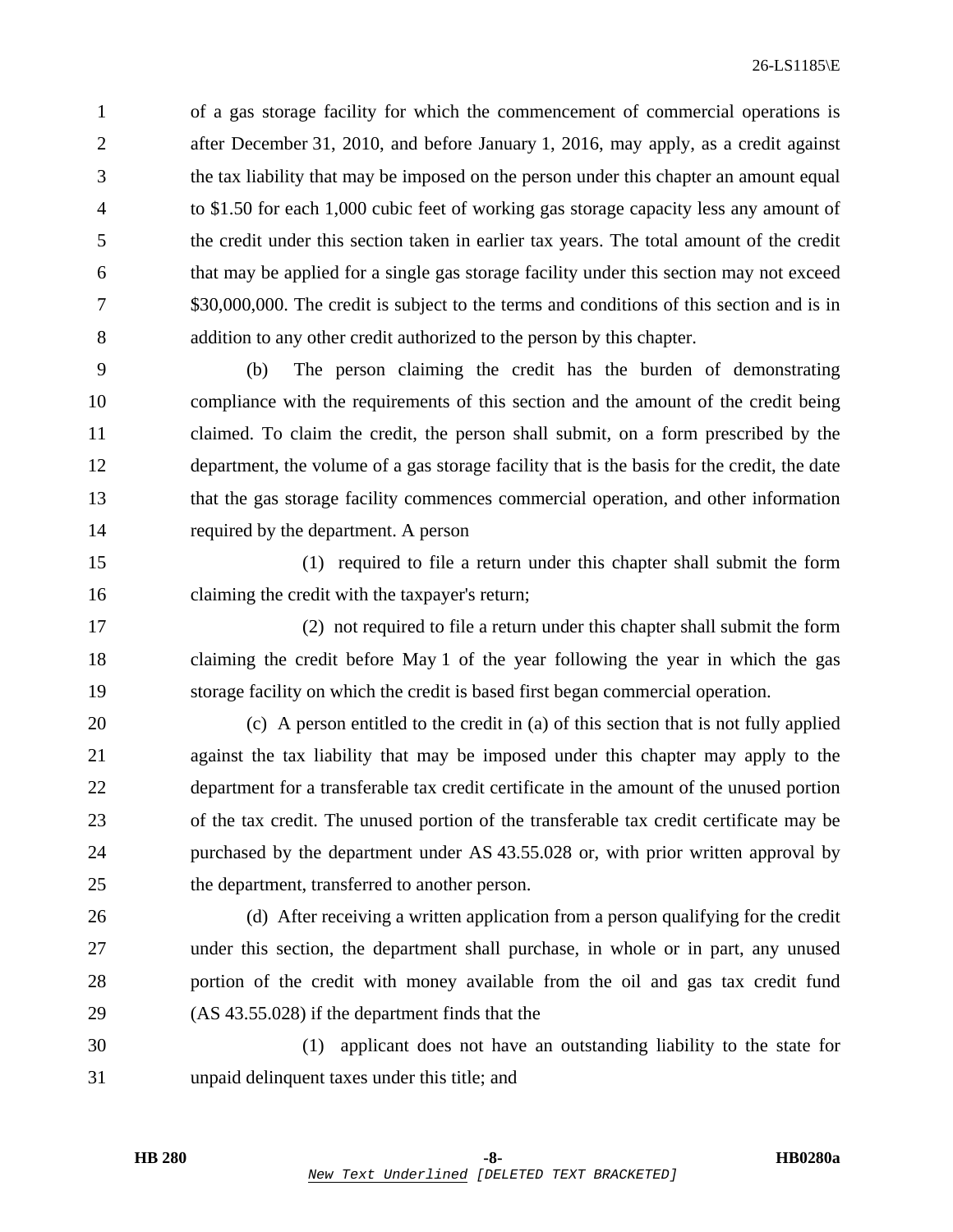- 1 (2) total tax liability of the applicant under this chapter is zero after the 2 application of all available tax credits for the tax year in which the application is 3 submitted.
- 4 (e) For the purpose of determining the amount of the credit under this section, 5 the working gas storage capacity on which the credit is based shall be determined by 6 the Alaska Oil and Gas Conservation Commission under AS 31.05.032.
- 

7 (f) A person may not receive a credit under this section for the acquisition of a 8 gas storage facility for which a credit has been granted under this section.

- 9 (g) If the gas storage facility for which a credit was taken under this section 10 ceases commercial operation during the 10 years immediately following the 11 commencement of commercial operations, the tax liability under this chapter of the 12 person who took the credit shall be increased based on the amount of the credit taken 13 and the number of years in which the gas storage facility was in commercial operation. 14 The amount of the increase in tax liability (1) shall be determined and assessed as of 15 the date the gas storage facility first ceases commercial operations, regardless of 16 whether the gas storage facility subsequently resumes commercial operations; and (2) 17 is equal to the total amount of the credit taken multiplied by a fraction, the numerator 18 of which is the difference between 10 and the number of years the gas storage facility 19 was engaged in commercial operation rounded to the nearest whole number, and the 20 denominator of which is 10. In this subsection, "commencement of commercial 21 operations" has the meaning given in AS 31.05.032.
- 22 (h) The issuance of a tax credit certificate under this section does not limit the 23 department's ability to later audit a tax credit claim to which the certificate relates or to 24 adjust the claim if the department determines, as a result of the audit, that the person 25 that received the credit was not entitled to the amount of the credit that was issued. 26 The tax liability of the person receiving the credit under this chapter is increased by 27 the amount of the credit that exceeds that to which the person was entitled. If the tax 28 liability is increased under this subsection, the increase bears interest under 29 AS 43.05.225 from the date the transferable tax credit certificate was issued.

30 (i) A person liable for an increased tax liability under (g) and (h) of this 31 section that otherwise is not subject to tax under this chapter is considered to be a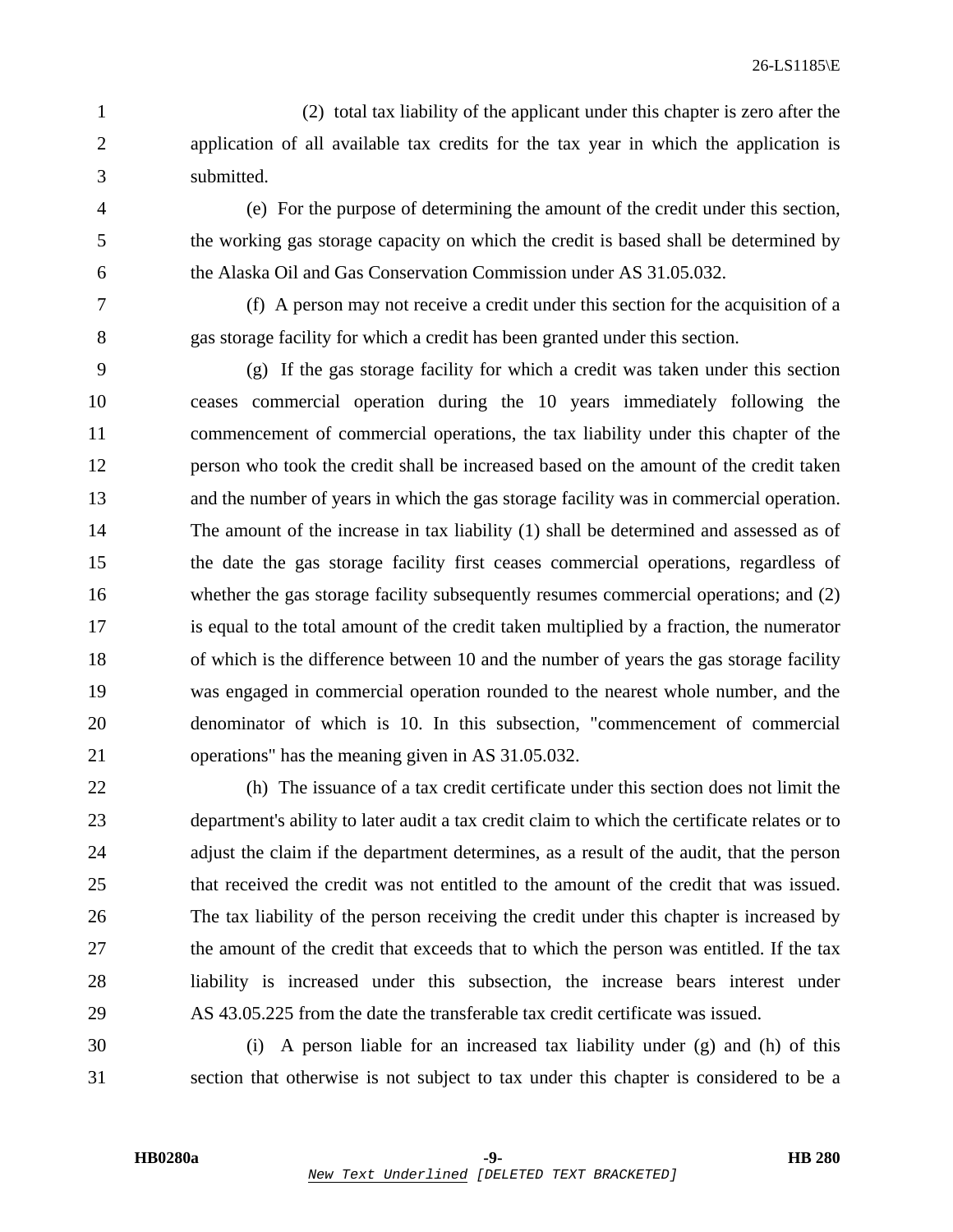1 corporation subject to tax under this chapter.

2 (j) In this section, "ceases commercial operations," "cushion gas," "gas storage 3 facility," and "working gas storage capacity" have the meanings given in 4 AS 31.05.032.

5 **\* Sec. 10.** AS 43.55.020 is amended by adding a new subsection to read:

6 (i) Cushion gas in a gas storage facility is not considered to be gas used in the 7 operation of a lease or property or gas used for repressuring as described in (e) of this 8 section. Gas withdrawn from a gas storage facility is considered to be non-native gas 9 until all non-native gas injected into the gas storage facility has been withdrawn from 10 the gas storage facility. Non-native gas withdrawn from a gas storage facility is not 11 considered to be gas produced for the purposes of AS 43.55.011 - 43.55.180. Gas 12 withdrawn from a gas storage facility after all non-native gas previously injected into 13 the gas storage facility has been withdrawn is gas considered to be produced from the 14 lease or property for the purposes of AS 43.55.011 - 43.55.180. In this subsection, 15 "gas storage facility," "native gas," and "non-native gas" have the meanings given in 16 AS 38.05.032.

- 17 **\* Sec. 11.** AS 43.55.023(a) is amended to read:
- 

18 (a) A producer or explorer may take a tax credit for a qualified capital

19 expenditure as follows:

20 (1) notwithstanding that a qualified capital expenditure may be a 21 deductible lease expenditure for purposes of calculating the production tax value of oil 22 and gas under AS 43.55.160(a), unless a credit for that expenditure is taken under 23 AS 38.05.180(i), AS 41.09.010, AS 43.20.043, or AS 43.55.025, a producer or 24 explorer that incurs a qualified capital expenditure may also elect to apply a tax credit 25 against a tax levied by AS 43.55.011(e) in the amount of 20 percent of that 26 expenditure; **the full amount of the credit for a qualified capital expenditure for** 27 **activity in the Cook Inlet sedimentary basin after December 31, 2010, may be** 28 **applied for a single calendar year;** however, not more than half of the tax credit **for** 29 **a qualified capital expenditure for activity outside of the Cook Inlet sedimentary** 30 **basin after December 31, 2010,** may be applied for a single calendar year;

31 (2) a producer or explorer may take a credit for a qualified capital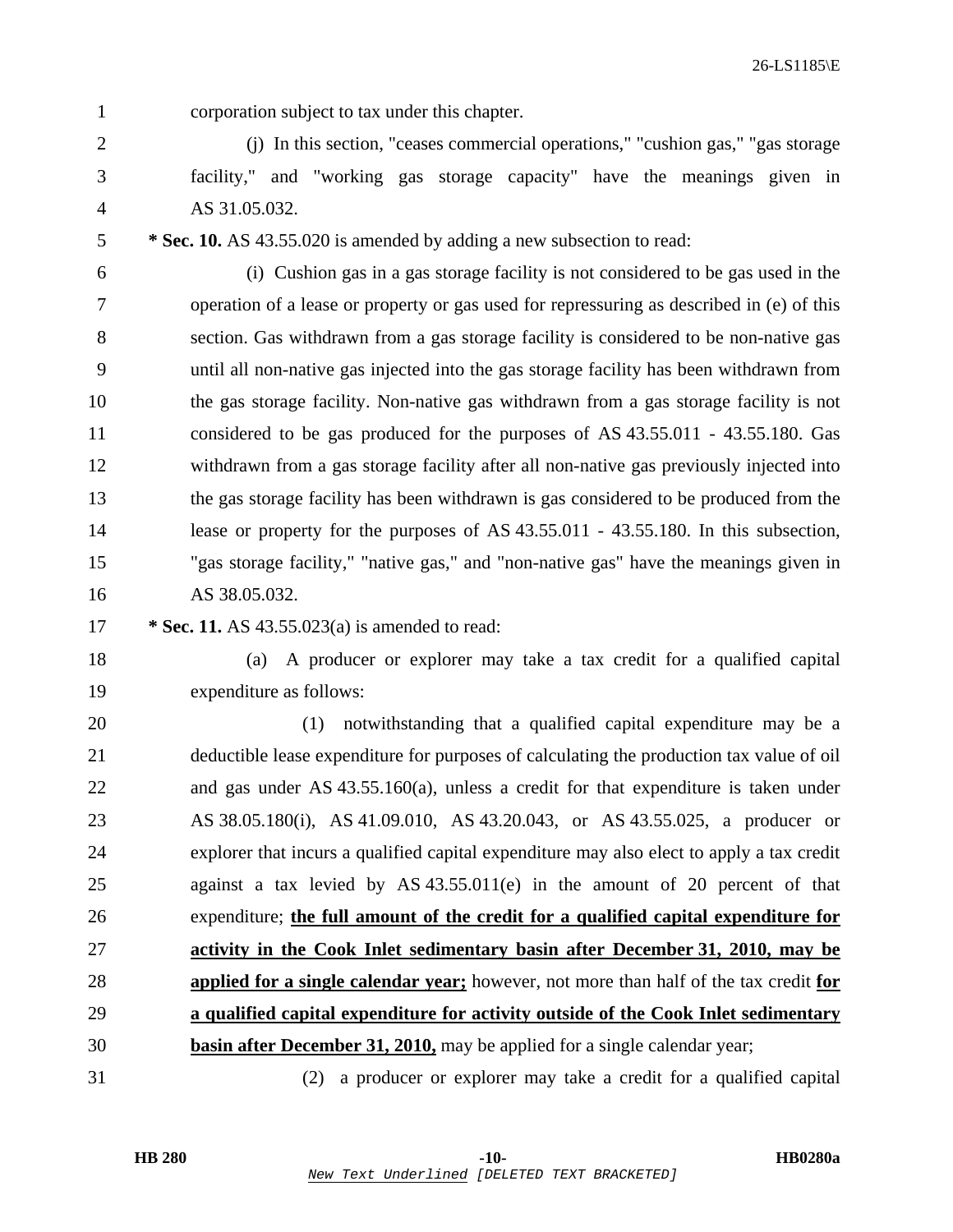- 1 expenditure incurred in connection with geological or geophysical exploration or in 2 connection with an exploration well only if the producer or explorer 3 (A) agrees, in writing, to the applicable provisions of 4 AS 43.55.025(f)(2); 5 (B) submits to the Department of Natural Resources all data 6 that would be required to be submitted under AS  $43.55.025(f)(2)$ . 7 **\* Sec. 12.** AS 43.55.023(d) is amended to read: 8 (d) Except as limited by (i) of this section, a person that is entitled to take a tax 9 credit under this section that wishes to transfer the unused credit to another person or 10 obtain a cash payment under AS 43.55.028 may apply to the department for 11 transferable tax credit certificates. An application under this subsection must be in a 12 form prescribed by the department and must include supporting information and 13 documentation that the department reasonably requires. The department shall grant or 14 deny an application, or grant an application as to a lesser amount than that claimed and 15 deny it as to the excess, not later than 120 days after the latest of (1) March 31 of the 16 year following the calendar year in which the qualified capital expenditure or carried-17 forward annual loss for which the credit is claimed was incurred; (2) the date the 18 statement required under AS 43.55.030(a) or (e) was filed for the calendar year in 19 which the qualified capital expenditure or carried-forward annual loss for which the 20 credit is claimed was incurred; or (3) the date the application was received by the 21 department. If, based on the information then available to it, the department is 22 reasonably satisfied that the applicant is entitled to a credit, the department shall**,** 23 **except as provided in (m) of this section,** issue the applicant two transferable tax 24 credit certificates, each for half of the amount of the credit**; the** [. THE] credit shown 25 on one of the two certificates is available for immediate use. The credit shown on the 26 second of the two certificates may not be applied against a tax for a calendar year 27 earlier than the calendar year following the calendar year in which the certificate is 28 issued, and the certificate must contain a conspicuous statement to that effect**; a** [. A] 29 certificate issued under this subsection does not expire.
	- 30 **\* Sec. 13.** AS 43.55.023(g) is amended to read:
	-

31 (g) The issuance of a transferable tax credit certificate under (d) **or (m)** of this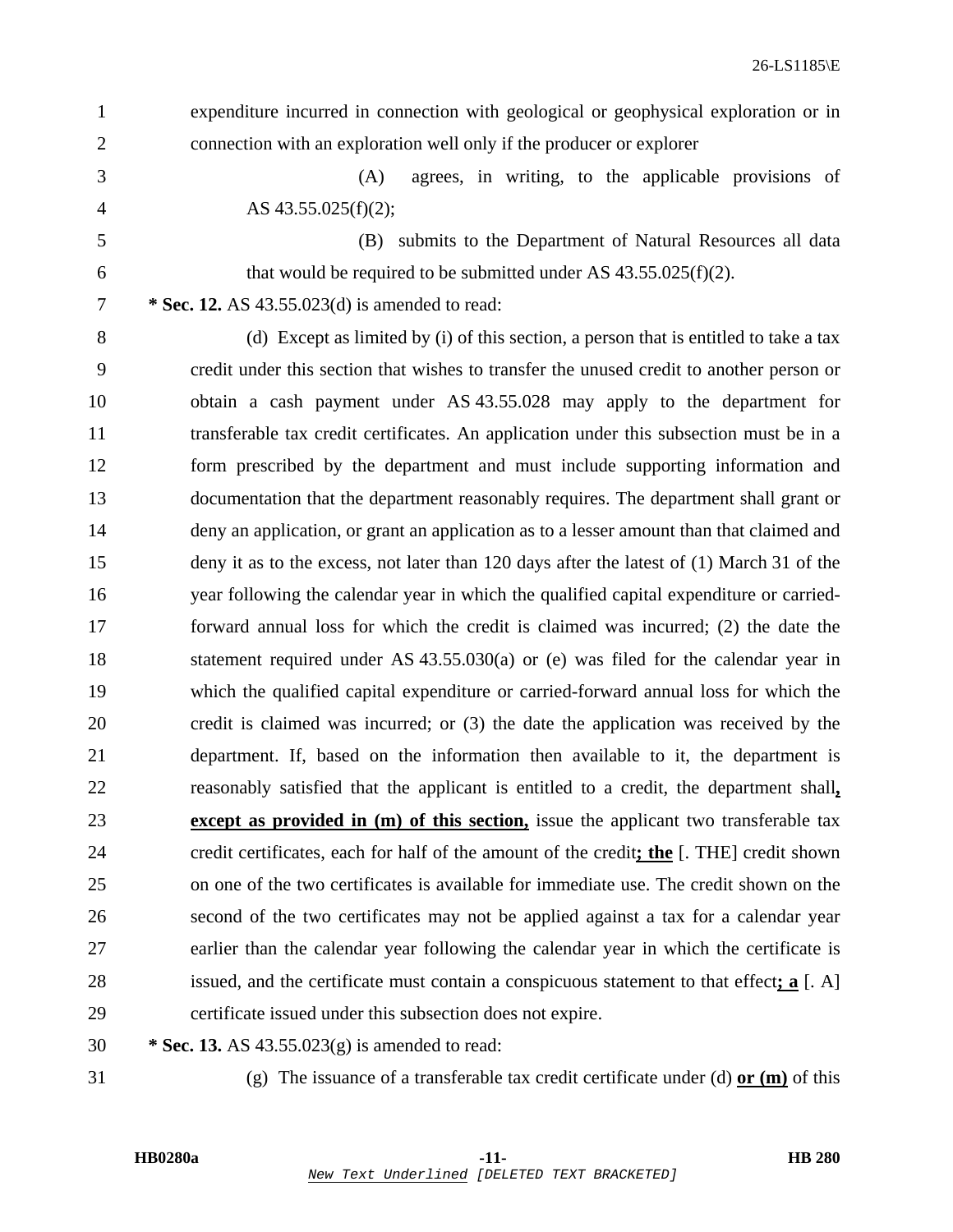1 section or the purchase of a certificate under AS 43.55.028 does not limit the 2 department's ability to later audit a tax credit claim to which the certificate relates or to 3 adjust the claim if the department determines, as a result of the audit, that the applicant 4 was not entitled to the amount of the credit for which the certificate was issued. The 5 tax liability of the applicant under AS 43.55.011(e) and 43.55.017 - 43.55.180 is 6 increased by the amount of the credit that exceeds that to which the applicant was 7 entitled, or the applicant's available valid outstanding credits applicable against the tax 8 levied by AS 43.55.011(e) are reduced by that amount. If the applicant's tax liability is 9 increased under this subsection, the increase bears interest under AS 43.05.225 from 10 the date the transferable tax credit certificate was issued. For purposes of this 11 subsection, an applicant that is an explorer is considered a producer subject to the tax 12 levied by AS 43.55.011(e).

13 **\* Sec. 14.** AS 43.55.023 is amended by adding a new subsection to read:

14 (m) For a qualified capital expenditure for activity in the Cook Inlet 15 sedimentary basin after December 31, 2010, or adjusted lease expenditures for activity 16 in the Cook Inlet sedimentary basin after December 31, 2010, that is the basis for the 17 credit under (b) of this section, the department shall issue the applicant a transferable 18 tax credit certificate for the full amount of the credit. The transferrable tax credit is 19 available for immediate use and does not expire.

20 **\* Sec. 15.** AS 43.55.025(a) is amended to read:

21 (a) Subject to the terms and conditions of this section, a credit against the 22 production tax levied by AS 43.55.011(e) is allowed for exploration expenditures that 23 qualify under (b) of this section in an amount equal to one of the following:

24 (1) 30 percent of the total exploration expenditures that qualify only 25 under (b) and  $(c)(1)$   $(c)$  of this section;

26 (2) **except as provided in (6) of this subsection,** 30 percent of the 27 total exploration expenditures that qualify only under (b) and (d) of this section; 28 (3) 40 percent of the total exploration expenditures that qualify under

29 (b), **(c)(1)** [(c)], and (d) of this section; [OR]

30 (4) 40 percent of the total exploration expenditures that qualify only 31 under (b) and (e) of this section**;**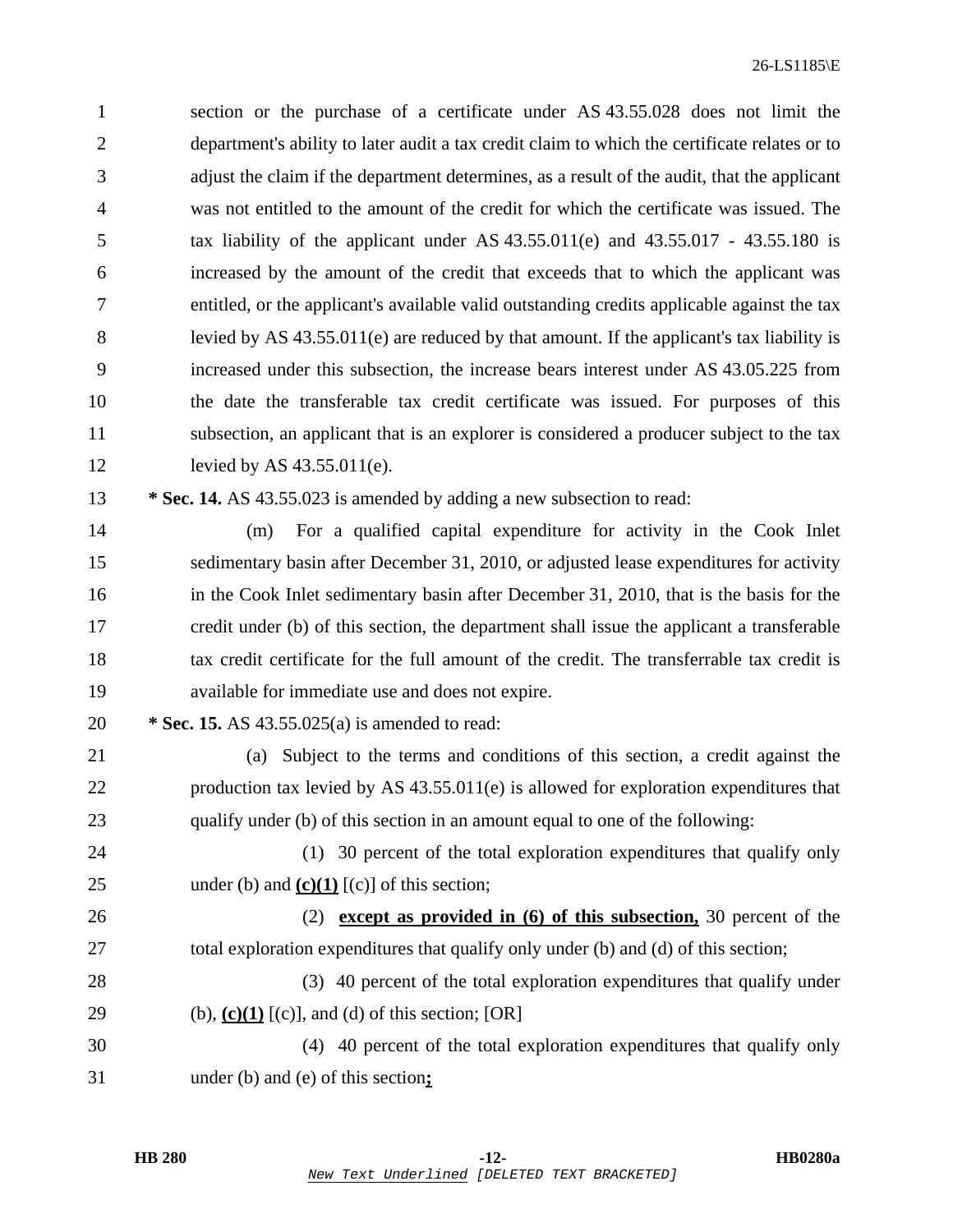| $\mathbf{1}$   | (5) 40 percent of the total explorations expenditures incurred after                   |
|----------------|----------------------------------------------------------------------------------------|
| $\overline{2}$ | December 31, 2010, that qualify only under (b) and $(c)(2)$ of this section; or        |
| 3              | (6) 40 percent of the total exploration expenditures incurred after                    |
| 4              | December 31, 2010, for a well located in the Cook Inlet sedimentary basin and          |
| 5              | that qualify only under (b) and (d) of this section.                                   |
| 6              | * Sec. 16. AS $43.55.025(c)$ is amended to read:                                       |
| 7              | (c) To be eligible for the 30 percent production tax credit authorized by $(a)(1)$     |
| 8              | of this section or the 40 percent production tax credit authorized by $(a)(3)$ of this |
| 9              | section, exploration expenditures must                                                 |
| 10             | $[(1)]$ qualify under (b) of this section, $[:]$ and                                   |
| 11             | $(1)$ $[(2)]$<br>be for an exploration well <b><u>outside of the Cook Inlet</u></b>    |
| 12             | sedimentary basin or have been exploration expenditures for an exploration well        |
| 13             | in the Cook Inlet sedimentary basin incurred before January 1, 2011, subject to        |
| 14             | the following:                                                                         |
| 15             | (A) before the well is spudded,                                                        |
| 16             | the explorer shall submit to the commissioner of<br>(i)                                |
| 17             | natural resources the information necessary to determine whether the                   |
| 18             | geological objective of the well is a potential oil or gas trap that is                |
| 19             | distinctly separate from any trap that has been tested by a preexisting                |
| 20             | well;                                                                                  |
| 21             | (ii) at the time of the submittal of information under (i)                             |
| 22             | of this subparagraph, the commissioner of natural resources may                        |
| 23             | request from the explorer that specific data sets, ancillary data, and                 |
| 24             | reports including all results, and copies of well data collected and data              |
| 25             | analyses for the well be provided to the Department of Natural                         |
| 26             | Resources upon completion of the drilling; in this sub-subparagraph,                   |
| 27             | well data include all analyses conducted on physical material, and well                |
| 28             | logs collected from the well and sample analyses; testing geophysical                  |
| 29             | and velocity data including vertical seismic profiles and check shot                   |
| 30             | surveys; testing data and analyses; age data; geochemical analyses; and                |
| 31             | access to tangible material; and                                                       |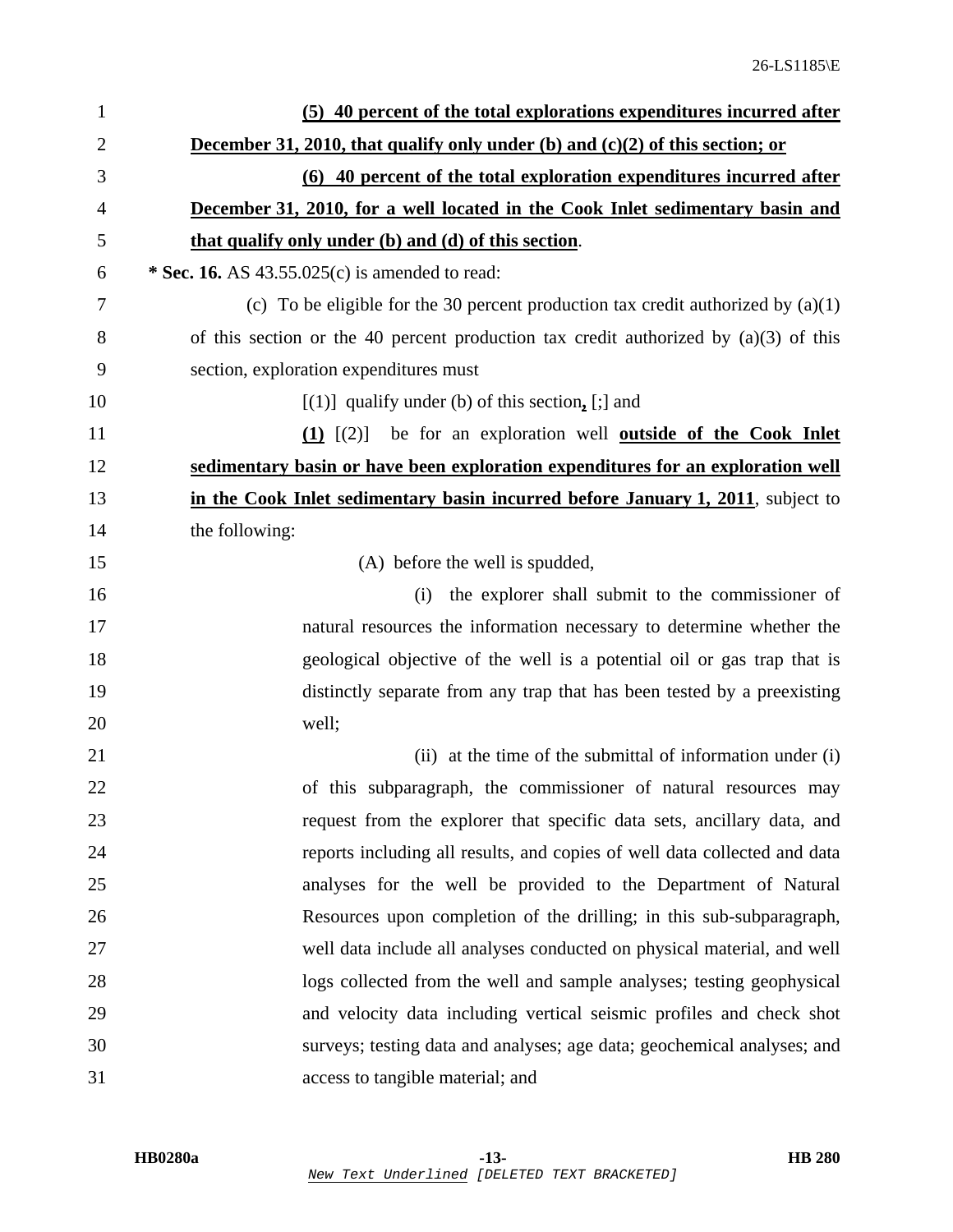$26$ -LS1185 $\backslash$ E

1 (iii) the commissioner of natural resources must make 2 an affirmative determination as to whether the geological objective of 3 the well is a potential oil or gas trap that is distinctly separate from any 4 trap that has been tested by a preexisting well and what information 5 under (ii) of this subparagraph must be submitted by the explorer after 6 completion, abandonment, or suspension under AS 31.05.030; the 7 commissioner of natural resources shall make that determination within 8 60 days after receiving all the necessary information from the explorer 9 based on the information received and on other information the 10 commissioner of natural resources considers relevant; 11 (B) for an exploration well other than **exploration** 12 **expenditures incurred before January 1, 2011, for** a well to explore a Cook 13 Inlet prospect, the well must be located and drilled in such a manner that the 14 bottom hole is located not less than three miles away from the bottom hole of a 15 preexisting well drilled for oil or gas, irrespective of whether the preexisting 16 well has been completed, suspended, or abandoned; 17 (C) after completion, suspension, or abandonment under 18 AS 31.05.030 of the exploration well, the commissioner of natural resources 19 must determine that the well was consistent with achieving the explorer's 20 stated geological objective**; or** 21 **(2) be incurred after December 31, 2010, for an exploration well in** 22 **the Cook Inlet sedimentary basin, subject to the following:** 23 **(A) the well must be located and drilled in such a manner** 24 **that the bottom hole is located not less than three miles away from the** 25 **bottom hole of a preexisting well drilled for oil or gas, irrespective of** 26 **whether the preexisting well has been completed, suspended, or** 27 **abandoned; or** 28 **(B) if the bottom hole is located less than three miles away** 29 **from the bottom hole of a preexisting well drilled for oil or gas,** 30 **irrespective of whether the preexisting well has been completed,** 31 **suspended, or abandoned, before the well is spudded,**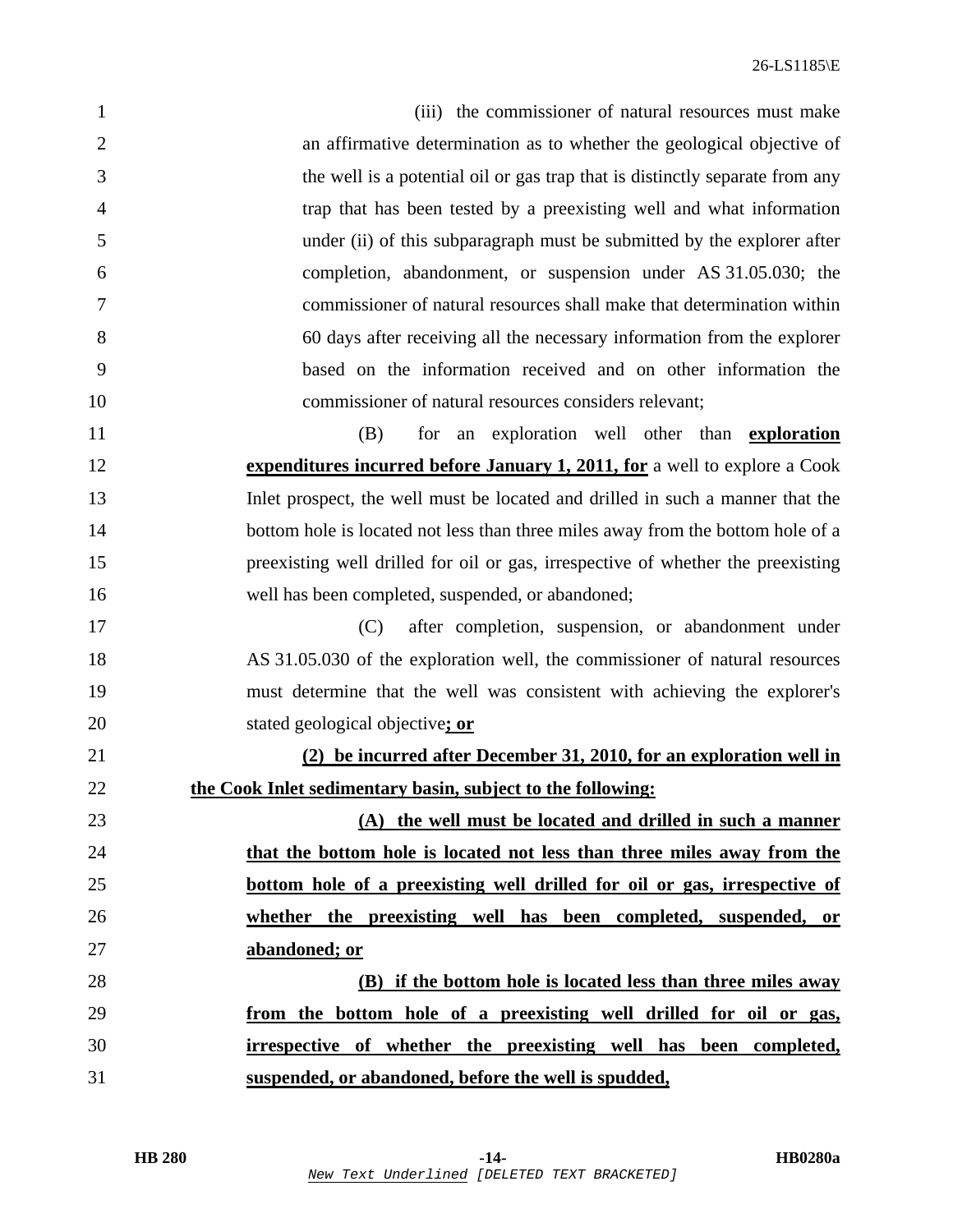| 1              | (i) the explorer shall submit to the commissioner of                     |
|----------------|--------------------------------------------------------------------------|
| $\overline{2}$ | natural resources the information necessary to determine whether         |
| 3              | the geological objective of the well is a potential oil or gas trap that |
| $\overline{4}$ | is distinctly separate from a trap that has been tested by a             |
| 5              | preexisting well;                                                        |
| 6              | (ii) at the time of the submittal of information under                   |
| 7              | (i) of this subparagraph, the commissioner of natural resources          |
| 8              | may request from the explorer that specific data sets, ancillary         |
| 9              | data, and reports, including all results and copies of well data         |
| 10             | collected and data analyses for the well, be provided to the             |
| 11             | Department of Natural Resources on completion of the drilling; in        |
| 12             | this sub-subparagraph, well data include all analyses conducted on       |
| 13             | physical material, well logs collected from the well, and sample         |
| 14             | analyses; testing geophysical and velocity data, including vertical      |
| 15             | seismic profiles and check shot surveys; testing data and analyses;      |
| 16             | age data; geochemical analyses; and access to tangible material;         |
| 17             | and                                                                      |
| 18             | the commissioner of natural resources must<br>(iii)                      |
| 19             | make an affirmative determination as to whether the geological           |
| 20             | objective of the well is a potential oil or gas trap that is distinctly  |
| 21             | separate from a trap that has been tested by a preexisting well and      |
| 22             | what information under (ii) of this subparagraph must be                 |
| 23             | submitted by the explorer after completion, abandonment, or              |
| 24             | suspension under AS 31.05.030; the commissioner of natural               |
| 25             | resources shall, within 60 days after receiving all the necessary        |
| 26             | information from the explorer, make that determination based on          |
| 27             | received and on other information the<br>the information                 |
| 28             | commissioner of natural resources considers relevant; and                |
| 29             | (iv) after completion, suspension, or abandonment of                     |
| 30             | the exploration well under AS 31.05.030, the commissioner of             |
| 31             | natural resources must determine that the well was consistent with       |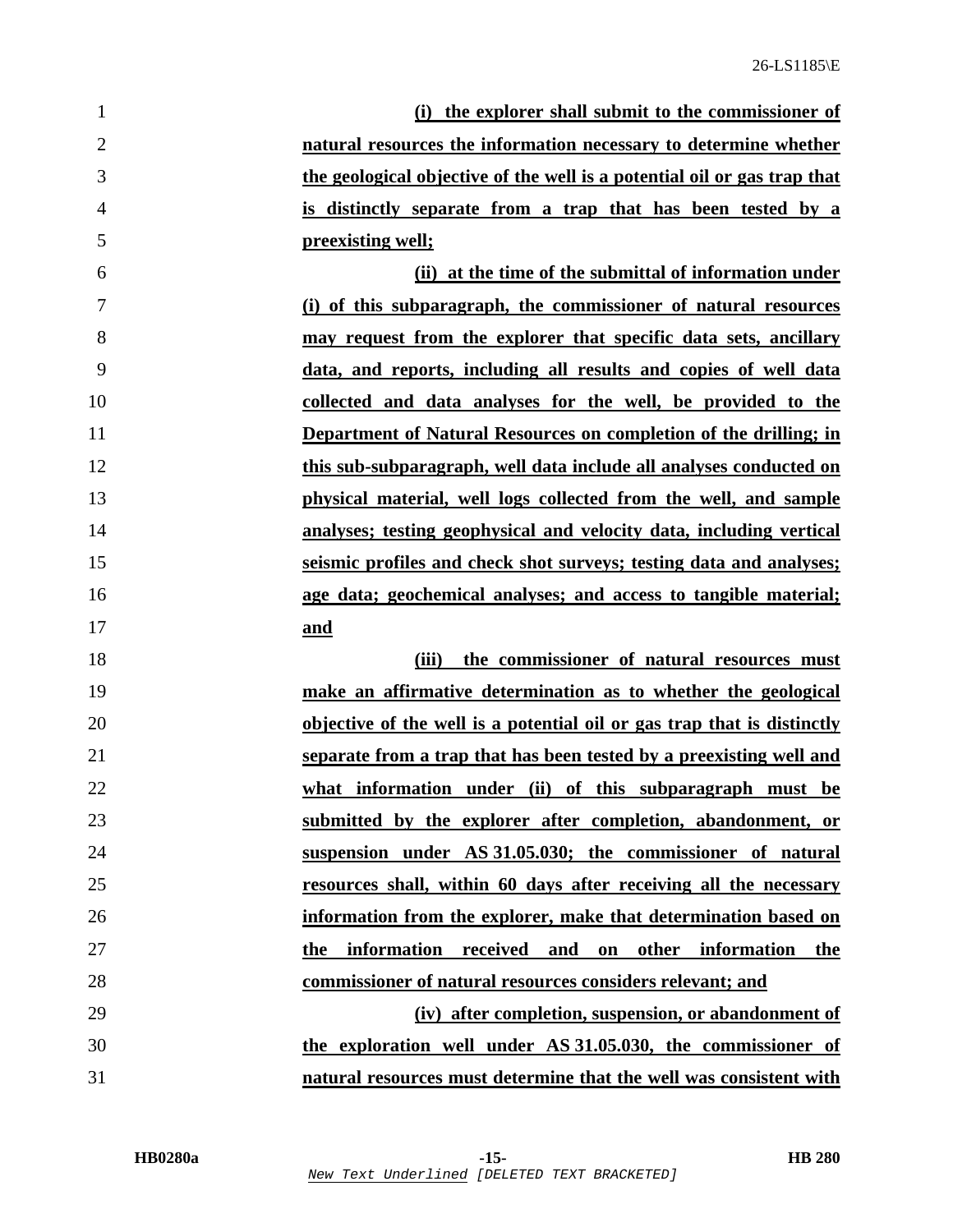| $\mathbf{1}$   | achieving the explorer's stated geological objective.                                     |
|----------------|-------------------------------------------------------------------------------------------|
| $\overline{2}$ | * Sec. 17. AS 43.55.025(f) is amended to read:                                            |
| 3              | (f) For a production tax credit under this section,                                       |
| $\overline{4}$ | an explorer shall, in a form prescribed by the department and,<br>(1)                     |
| 5              | except for a credit under (k) of this section, within six months of the completion of the |
| 6              | exploration activity, claim the credit and submit information sufficient to demonstrate   |
| 7              | to the department's satisfaction that the claimed exploration expenditures qualify under  |
| 8              | this section; in addition, the explorer shall submit information necessary for the        |
| 9              | commissioner of natural resources to evaluate the validity of the explorer's compliance   |
| 10             | with the requirements of this section;                                                    |
| 11             | (2) an explorer shall agree, in writing,                                                  |
| 12             | (A) to notify the Department of Natural Resources, within 30                              |
| 13             | days after completion of seismic or geophysical data processing, completion of            |
| 14             | well drilling, or filing of a claim for credit, whichever is the latest, for which        |
| 15             | exploration costs are claimed, of the date of completion and submit a report to           |
| 16             | that department describing the processing sequence and providing a list of data           |
| 17             | sets available;                                                                           |
| 18             | (B) to provide to the Department of Natural Resources, within                             |
| 19             | 30 days after the date of a request, unless a longer period is provided by the            |
| 20             | Department of Natural Resources, specific data sets, ancillary data, and reports          |
| 21             | identified in (A) of this paragraph; in this subparagraph,                                |
| 22             | (i) a seismic or geophysical data set includes the data                                   |
| 23             | for an entire seismic survey, irrespective of whether the survey area                     |
| 24             | covers nonstate land in addition to state land or land in a unit in                       |
| 25             | addition to land outside a unit;                                                          |
| 26             | (ii) well data include all analyses conducted on physical                                 |
| 27             | material, and well logs collected from the well, results, and copies of                   |
| 28             | data collected and data analyses for the well, including well logs;                       |
| 29             | sample analyses; testing geophysical and velocity data including                          |
| 30             | seismic profiles and check shot surveys; testing data and analyses; age                   |
| 31             | data; geochemical analyses; and tangible material;                                        |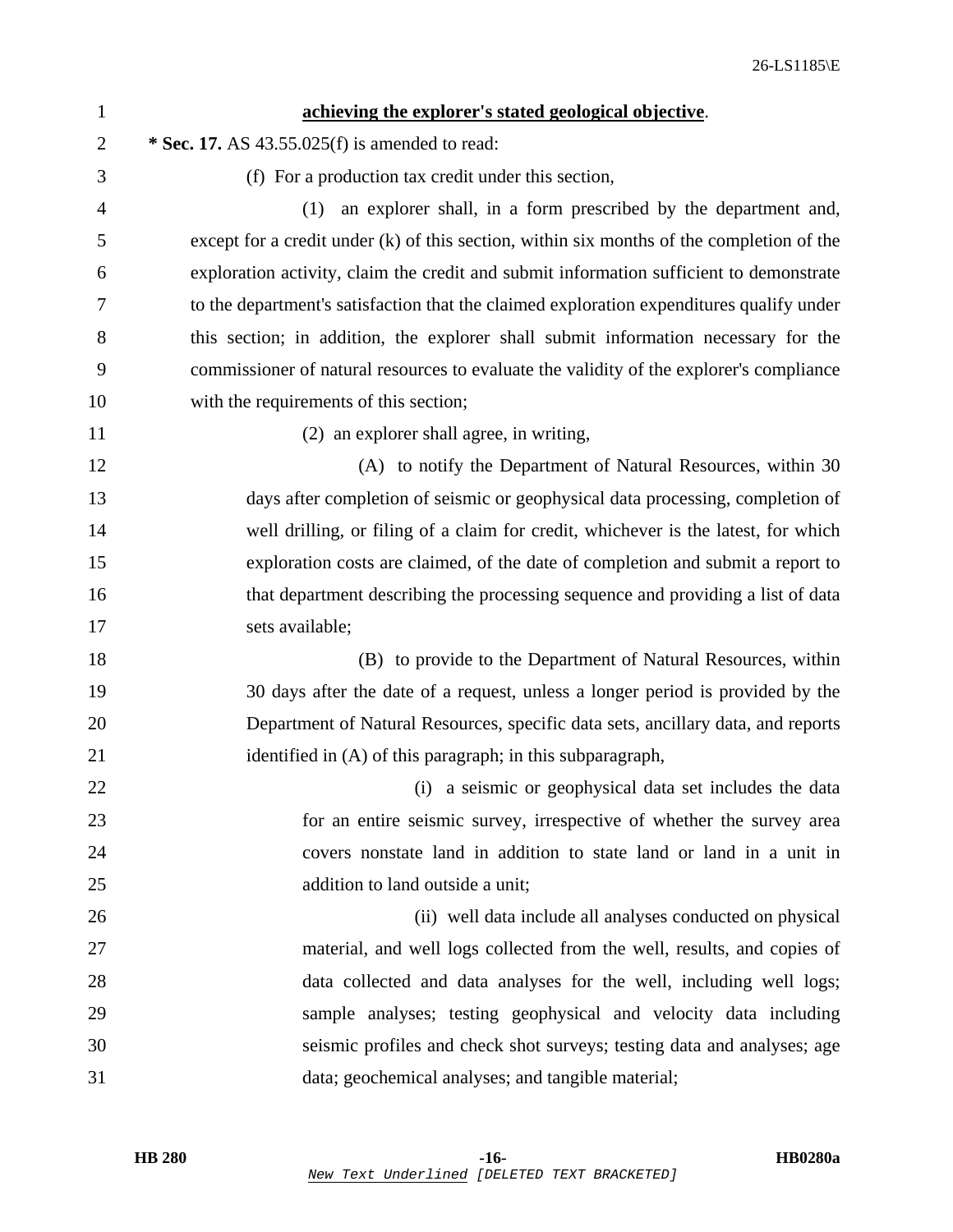1 (C) that, notwithstanding any provision of AS 38, information 2 provided under this paragraph will be held confidential by the Department of 3 Natural Resources,

4 (i) in the case of well data, until the expiration of the 5 24-month period of confidentiality described in AS 31.05.035(c), at 6 which time the Department of Natural Resources will release the 7 information after 30 days' public notice unless, in the discretion of the 8 commissioner of natural resources, it is necessary to protect 9 information relating to the valuation of unleased acreage in the same 10 vicinity, or unless the well is on private land and the owner, including 11 the lessor but not the lessee, of the oil and gas resources has not given 12 **permission to release the well data;** 

13 (ii) in the case of seismic or other geophysical data, 14 other than seismic data acquired by seismic exploration subject to (k) of 15 this section, for 10 years following the completion date, at which time 16 the Department of Natural Resources will release the information after 17 30 days' public notice, except as to seismic or other geophysical data 18 acquired from private land, unless the owner, including a lessor but not 19 a lessee, of the oil and gas resources in the private land gives 20 permission to release the seismic or other geophysical data associated 21 with the private land;

22 (iii) in the case of seismic data obtained by seismic 23 exploration subject to (k) of this section, only until the expiration of 30 24 days' public notice issued on or after the date the production tax credit 25 certificate is issued under (5) of this subsection;

26 (3) if more than one explorer holds an interest in a well or seismic 27 exploration, each explorer may claim an amount of credit that is proportional to the 28 explorer's cost incurred;

29 (4) the department may exercise the full extent of its powers as though 30 the explorer were a taxpayer under this title, in order to verify that the claimed 31 expenditures are qualified exploration expenditures under this section; and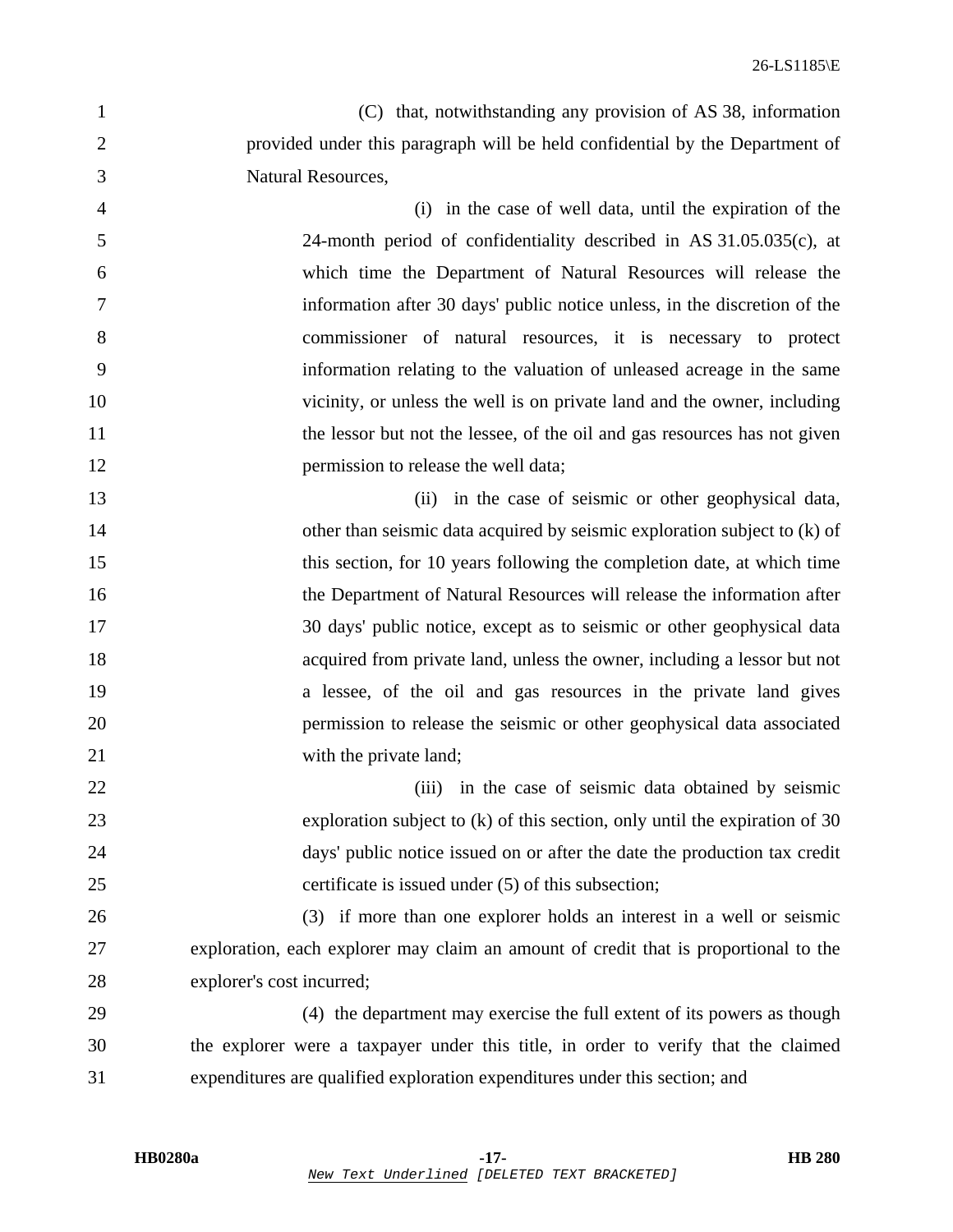| $\mathbf{1}$   | if the department is satisfied that the explorer's claimed<br>(5)                        |
|----------------|------------------------------------------------------------------------------------------|
| $\overline{2}$ | expenditures are qualified under this section and that all data required to be submitted |
| 3              | under this section have been submitted, the department shall issue to the explorer a     |
| 4              | production tax credit certificate for the amount of credit to be allowed against         |
| 5              | production taxes levied by AS $43.55.011(e)$ ; for a credit based on exploration         |
| 6              | expenses incurred after December 31, 2010, the department shall issue separate           |
| 7              | credit certificates to an explorer for the amount of credit based on exploration         |
| 8              | expenditures incurred for exploration outside of the Cook Inlet sedimentary              |
| 9              | basin and for the amount of credit based on exploration expenditures incurred            |
| 10             | for exploration in the Cook Inlet sedimentary basin; notwithstanding any contrary        |
| 11             | provision of AS 38, AS 40.25.100, or AS 43.05.230, the following information is not      |
| 12             | confidential:                                                                            |
| 13             | (A) the explorer's name;                                                                 |
| 14             | (B) the date of the application;                                                         |
| 15             | (C) the location of the well or seismic exploration;                                     |
| 16             | (D) the date of the department's issuance of the certificate; and                        |
| 17             | (E) the date on which the information required to be submitted                           |
| 18             | under this section will be released.                                                     |
| 19             | * Sec. 18. AS 43.55.028(a) is amended to read:                                           |
| 20             | (a) The oil and gas tax credit fund is established as a separate fund of the state.      |
| 21             | The purpose of the fund is to purchase <b>unused portions of the credit eligible for</b> |
| 22             | purchase by the department under AS 43.20.046, certain transferable tax credit           |
| 23             | certificates issued under AS 43.55.023, and certain production tax credit certificates   |
| 24             | issued under AS 43.55.025.                                                               |
| 25             | * Sec. 19. AS 43.55.028(e) is amended to read:                                           |
| 26             | The department, on the written application of the person to whom a<br>(e)                |
| 27             | transferable tax credit certificate has been issued under <b>AS 43.20.046</b> or         |
| 28             | AS 43.55.023(d) or $(m)$ or a production tax credit certificate has been issued under    |
| 29             | AS 43.55.025(f), may use available money in the oil and gas tax credit fund to           |
| 30             | purchase, in whole or in part, the certificate if the department finds that              |
| 31             | the calendar year of the purchase is not earlier than the first<br>(1)                   |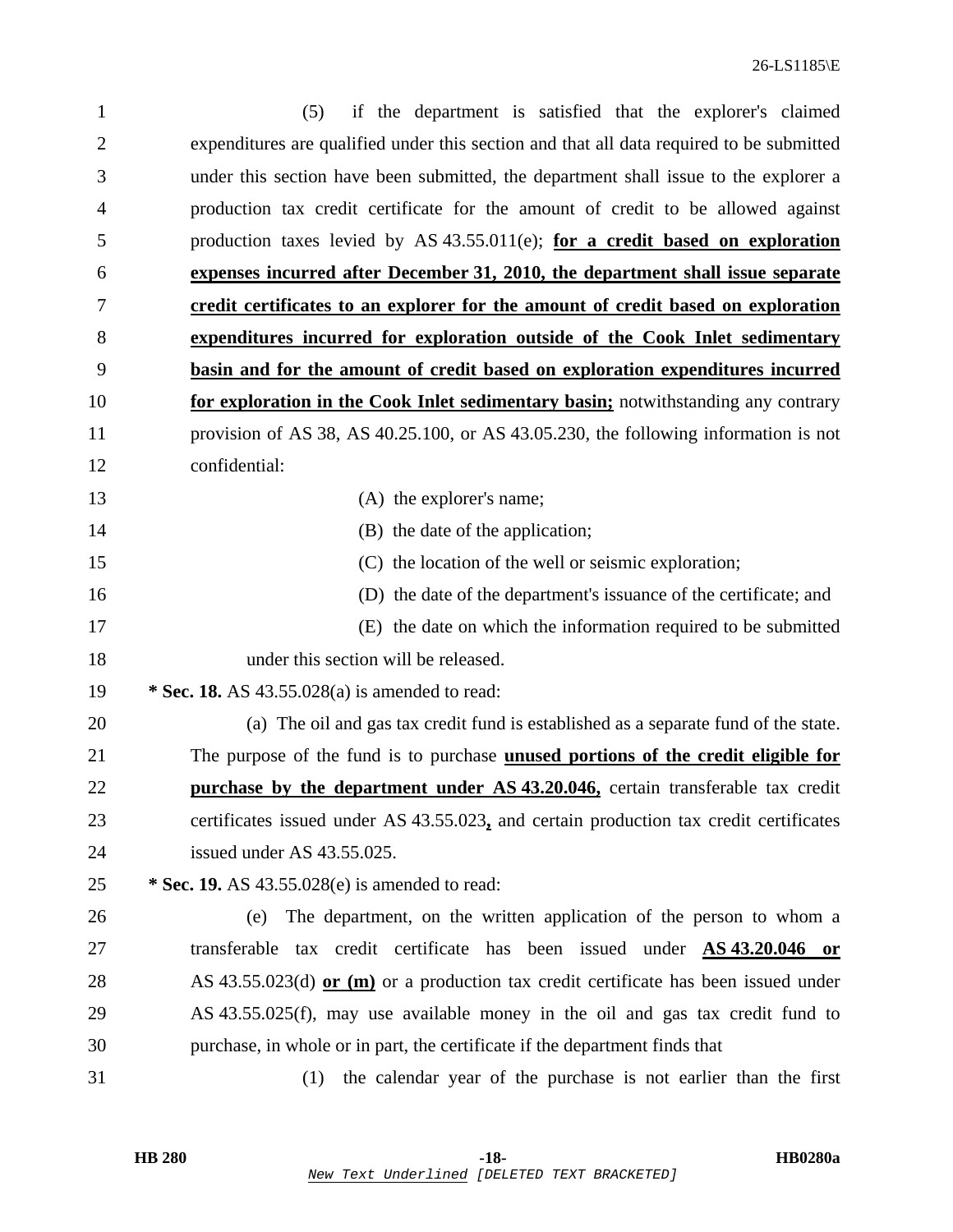| $\mathbf{1}$   | calendar year for which the credit shown on the certificate would otherwise be allowed      |
|----------------|---------------------------------------------------------------------------------------------|
| $\overline{2}$ | to be applied against a tax;                                                                |
| 3              | (2) except for the application of a person for the purchase of a                            |
| 4              | production tax credit certificate based on exploration expenditures incurred for            |
| 5              | exploration in the Cook Inlet sedimentary basin after December 31, 2010,                    |
| 6              | $(A)$ within 24 months after applying for the transferable tax                              |
| 7              | credit certificate or filing a claim for the production tax credit certificate, the         |
| 8              | applicant incurred a qualified capital expenditure or was the successful bidder             |
| 9              | on a bid submitted for a lease on state land under AS 38.05.180(f);                         |
| 10             | $(B)$ $(3)$ the amount expended for the purchase would not                                  |
| 11             | exceed the total of qualified capital expenditures and successful bids described            |
| 12             | in $(A)$ [(2)] of this <b>paragraph</b> [SUBSECTION] that have not been the subject         |
| 13             | of a finding made under this <b>subparagraph</b> [PARAGRAPH] for purposes of a              |
| 14             | previous purchase of a certificate;                                                         |
| 15             | $(3)$ [(4)] the applicant does not have an outstanding liability to the state               |
| 16             | for unpaid delinquent taxes under this title;                                               |
| 17             | $(4)$ [(5)] the applicant's total tax liability under AS 43.55.011(e), after                |
| 18             | application of all available tax credits, for the calendar year in which the application is |
| 19             | made is zero;                                                                               |
| 20             | $(5)$ [(6)] the applicant's average daily production of oil and gas taxable                 |
| 21             | under AS 43.55.011(e) during the calendar year preceding the calendar year in which         |
| 22             | the application is made was not more than 50,000 BTU equivalent barrels; and                |
| 23             | $(6)$ $(7)$ the purchase is consistent with this section and regulations                    |
| 24             | adopted under this section.                                                                 |
| 25             | * Sec. 20. AS $43.55.028(g)$ is amended to read:                                            |
| 26             | The department may adopt regulations to carry out the purposes of this<br>(g)               |
| 27             | section, including standards and procedures to allocate available money among               |
| 28             | applications for purchases under AS 43.20.046 and this chapter, the total amount of         |
| 29             | which exceeds the amount of available money in the fund. The regulations adopted            |
| 30             | by the department may not, when allocating available money in the fund under                |
| 31             | this section, distinguish an application for the purchase of a credit certificate           |